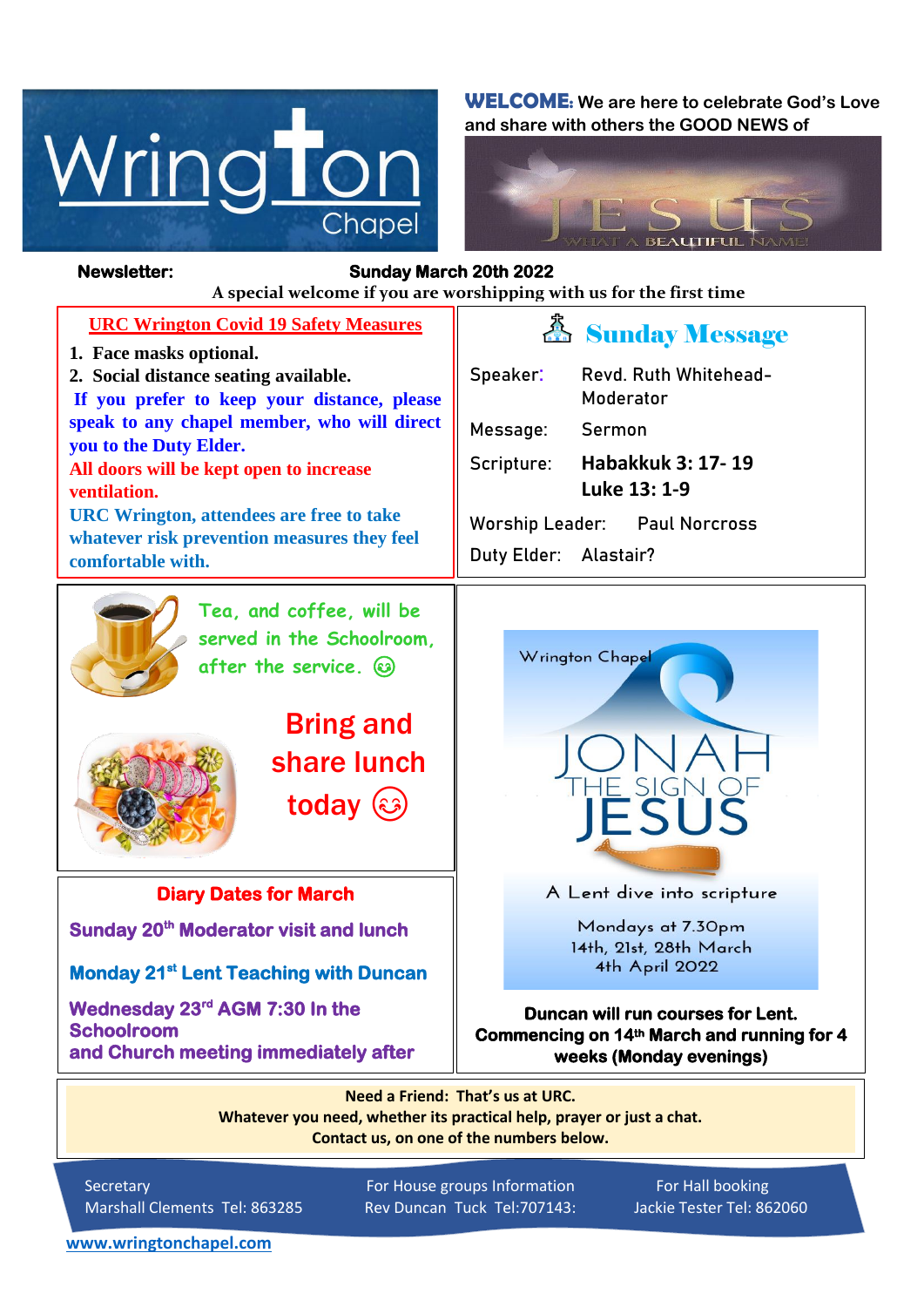# Order of Service

| Paul                | THIS HEEK. COUNTEST OF FAUL NORCROSS<br><b>Welcome and notices</b>                                                                                                                 |  |
|---------------------|------------------------------------------------------------------------------------------------------------------------------------------------------------------------------------|--|
|                     | Ukraine inspired video chosen by Paul – look out for his daughter $\circled{e}$<br>https://m.youtube.com/watch?v=IJI3kVwI2-U&t=11s&pp=2AELkAIB                                     |  |
| <b>Hymns</b>        | Filled with compassion<br>828<br>1128 Who paints the skies?                                                                                                                        |  |
| Paul                | Prayers, The Lord's prayer + possible chat with Ruth                                                                                                                               |  |
| <b>Ruth</b>         | All age talk. As the children leave, please say 'may the Lord be with you'<br>while they respond 'and also with you'                                                               |  |
| <b>Readings</b>     | <b>Luke 13:1-9</b><br>Habakkuk 3:17-19.                                                                                                                                            |  |
| <b>Ruth</b>         | <b>Sermon</b>                                                                                                                                                                      |  |
| <b>Hymn</b>         | 102 Come thou long expected Jesus                                                                                                                                                  |  |
|                     | <b>Prayers of intercession</b>                                                                                                                                                     |  |
| <b>Ruth</b><br>Paul | for the wider world<br>for local issues and people known to us                                                                                                                     |  |
| <b>Hymn</b>         | 1227 The splendour of the King                                                                                                                                                     |  |
| <b>Ruth</b>         | Benediction.<br>Please invite anyone who would like particular prayer to take opportunity to come<br>forward or to share any concerns with someone they know or one of the Elders. |  |

### **Tea and coffee will be served in the schoolroom for those who wish to stay.**

#### **Ukraine crisis: How Psalm 31 is bringing comfort.**

Psalm 31 has become 'the key scripture for all Ukrainians' according to our Bible Society colleagues. People across the Ukraine are reading it in bunkers and shelters and praying it every morning. You can join them today, and every day, until God brings this inhumane situation to an end.



**<https://www.biblesociety.org.uk/latest/news/ukraine-crisis-how-psalm-31-is-bringing-comfort/>** For the video, click the link. Scroll down to the second image on the page, this is the video.